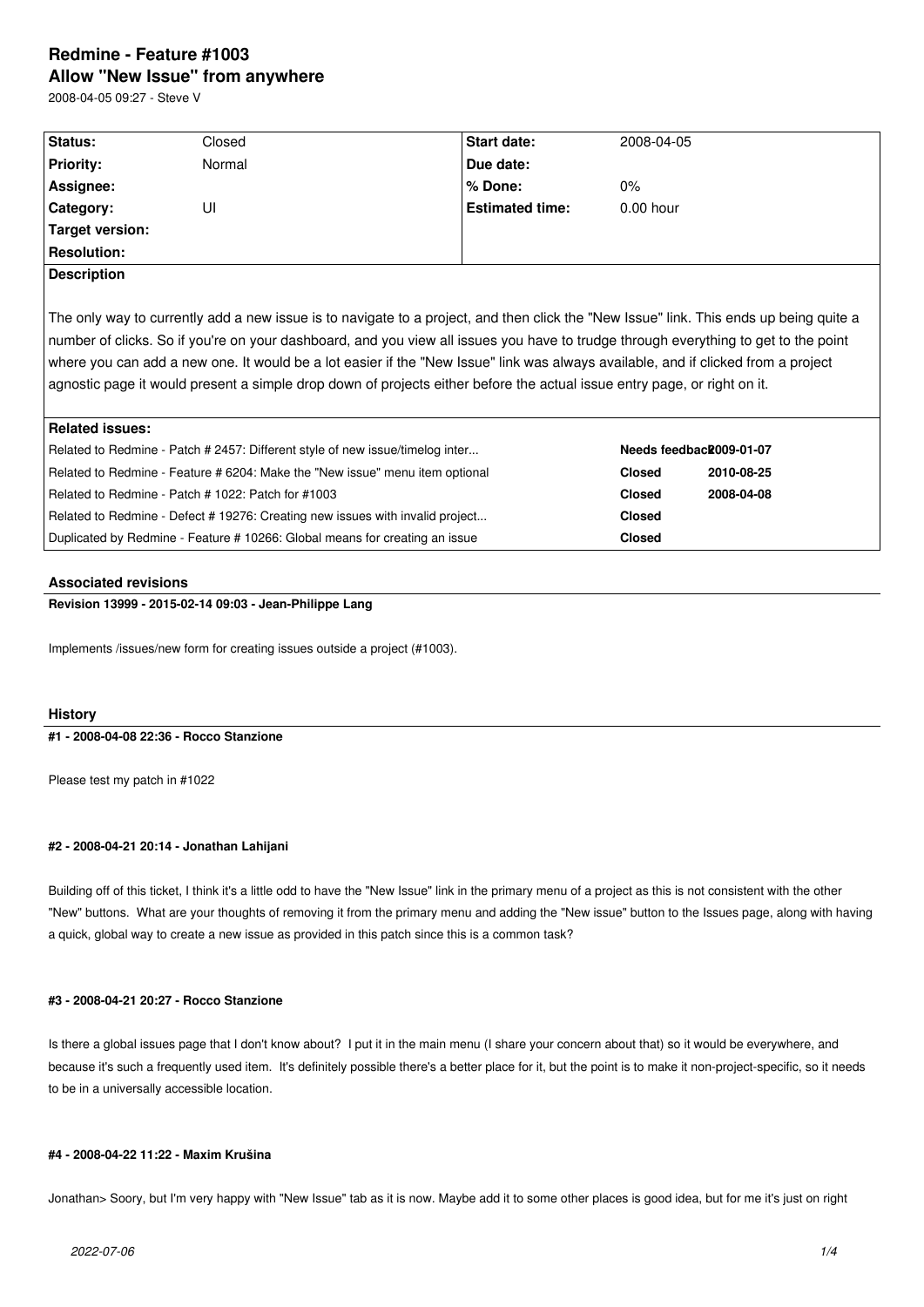place. When I'm starting new project, it's most used controll ;)

PS: Idea of this tab was taken from Trac, where it was implemented in this way and it was very great sollution for us.

### **#5 - 2010-11-05 14:09 - Alexander A**

Rocco Stanzione wrote:

*Is there a global issues page that I don't know about? I put it in the main menu (I share your concern about that) so it would be everywhere, and because it's such a frequently used item. It's definitely possible there's a better place for it, but the point is to make it non-project-specific, so it needs to be in a universally accessible location.*

And someone will want the New document or the New file list were always accessible to addition and then the global menu of the project will turn to not clear. And it will break structure and logic of elements of the menu.

The decision can be such:

1. The button to Add a issue to make as here: Feature #6204

2. To make adjusted area "the Adjusted menu" where the user can add menu points at own discretion: the New document, the New file, the New issue and others.

## **#6 - 2013-03-17 09:12 - Daniel Felix**

Well I'm not sure if this is the right way. If you add some issue tab which is accessible from everywhere you have to select the project which should get this issue. But you have the quick menu on the top right, where you can jump to the project you want and add your note there. Both ways have the same click count. But the second way is already implemented.  $;$ -)

Well I think this issue could be closed.

#### **#7 - 2013-03-17 09:49 - Daniel Felix**

*- Status changed from New to Closed*

I'm closing this issue. For further reasons see my previous post.

## **#8 - 2013-11-27 12:37 - Luís Faceira**

I disagree with Daniel's reasoning, and would very much appreciate the "New Issue" to be available globally.

You are right that the number of clicks is the same (3), and just in a different order from the both approaches:

- click on a drop-down that lists all projects
- click on the project on that list
- click on a "New Issue" button

In a preliminary analysis it might seem just a question of reordering the same amount of clicks, but having a global "New issue" button, IMHO, would bring two very significant advantages:

- 1. Option to right-click and open in a new tab
- 2. Auto-select the drop-down to select project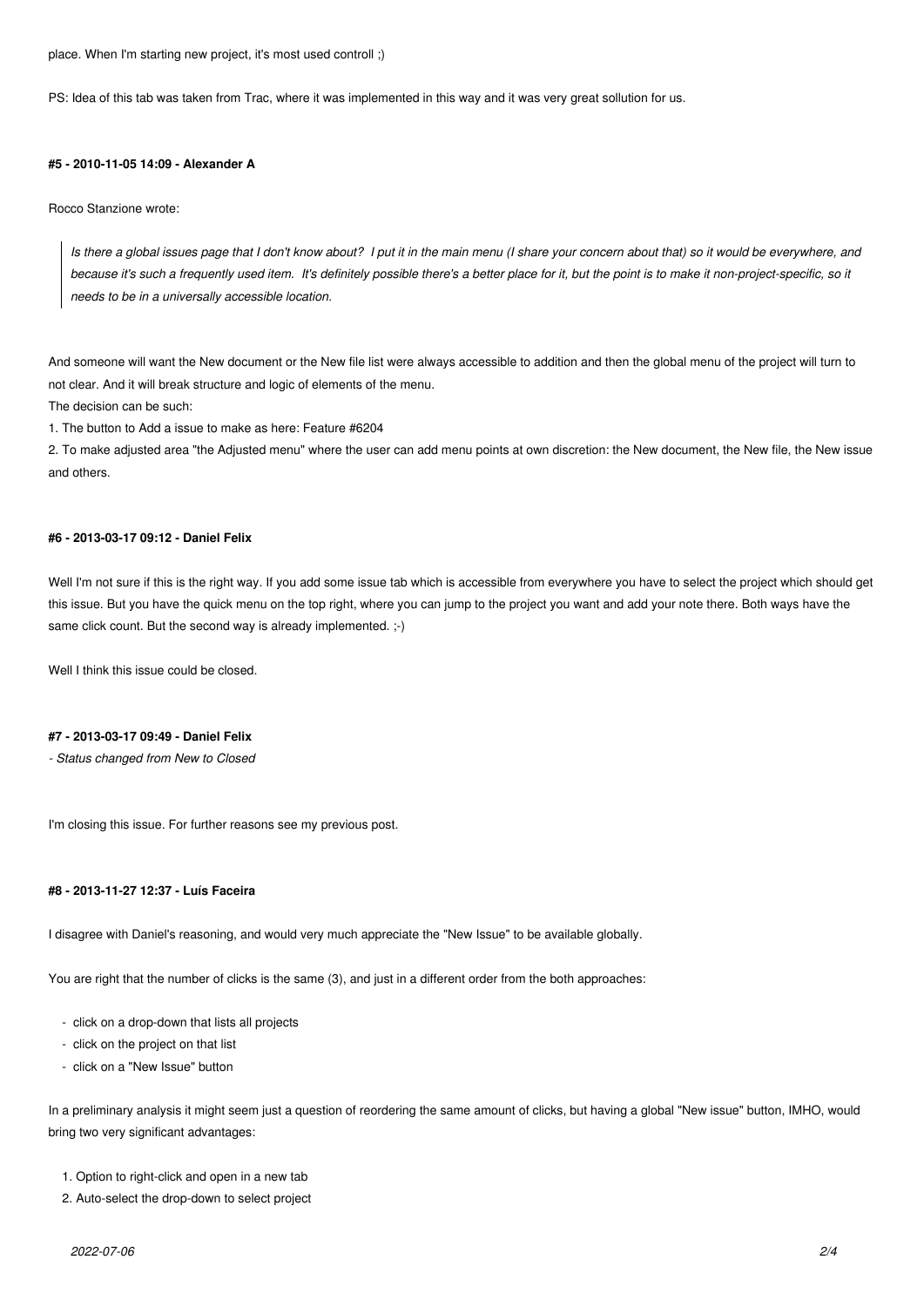option to create issue.

I'm constantly managing cross-project lists of issues and to be able to KEEP that tab opened and create a new issue, I actually end up doing 5 clicks:

- 1. Right-click on "something else" on the page (e.g. "Home")
- 2. Click on "Open in a new tab"
- 3. Click on the drop-down list of projects
- 4. Click on the project from the list
- 5. Click on "New Issue"

But with a global "New Issue", that auto-selects the drop-down list of projects, I would do:

- 1. Right-click on the "New Issue" global option
- 2. Click on "Open in a new tab"
- 3. Select project from auto-selected drop-down

Also note that it's usual and intuitive to auto-select the first input of a form to be filled and that this third action could actually be achieved even quickier through the keyboard instead of the mouse.

Besides the cutting-down on the number of actions on such a repetitive task that someone like me does when managing cross-project lists of issues, it would avoid the ackward and disorienting first-step of the current solution that to open a new tab I need to click on "something else", which also makes me once in a while freeze a bit.

Even better (but probably much more complicated to implement) and not sure if there's an issue already for that, would be to NOT need to open a new tab to create an issue without loosing current context and to be able to create an issue inside a pop-up.

#### **#9 - 2014-08-11 16:25 - Reimund Klain**

+1

#### **#10 - 2015-07-28 15:41 - Ilya Andreyuk**

I have found one issue associated with this feature.

Because of the following changes:

https://github.com/redmine/redmine/commit/3da7b1bc2882cfb02c5068680979158322242398#diff-7ab71e5c63eb9fdf6fa63cf71ea5ab3bL24 Now it's not possible to use project identifier instead project id for issue creating (e.g. using an api).

#### **[#11 - 2015-07-29 04:01 - Mischa The Evil](https://github.com/redmine/redmine/commit/3da7b1bc2882cfb02c5068680979158322242398#diff-7ab71e5c63eb9fdf6fa63cf71ea5ab3bL24)**

Ilya Andreyuk wrote:

*I have found one issue associated with this feature. [...] Now it's not possible to use project identifier instead project id for issue creating (e.g. using an api).*

This is reported and discussed in #19276 and its duplicate #20119. A quick summary about using a project identifier instead of a project id is given by Jean-Philippe Lang in #19276#note-8: *"Project identifier can be used as a filter and even if it used to work, it was never supposed to be used as a project\_id value when creating an issue, [...]"*